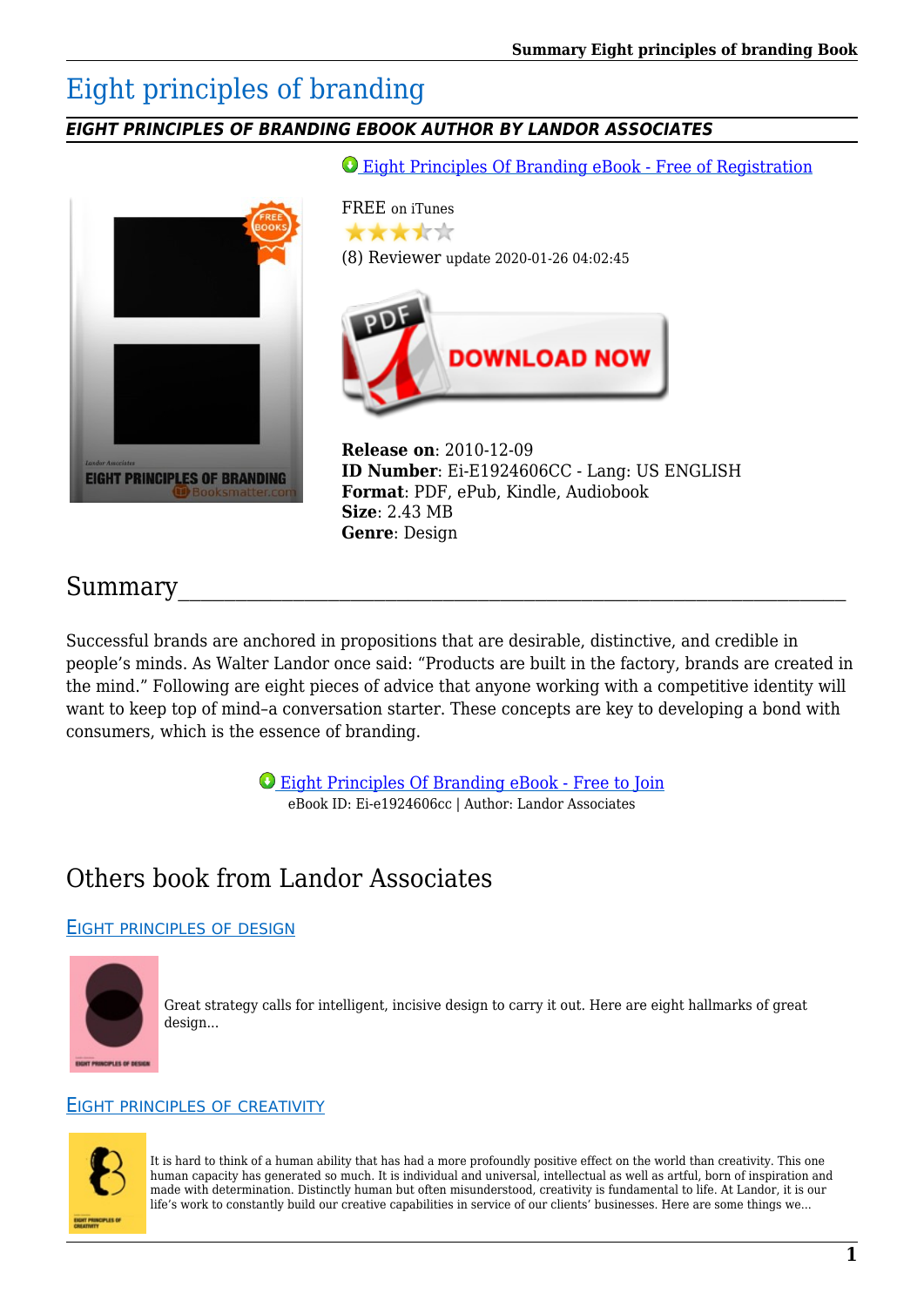#### EIGHT PRINCIPLES OF [INNOVATION](https://booksmatter.com/free-books/design/eight-principles-of-innovation-id551860159.html)



New ideas and their application are the lifeblood of successful innovation. Yet paradoxically we see the same things written about innovation again and again: processes, flowcharts, rules, and guidelines. Landor Associates constantly strives to find new ideas to innovate our own and our clients' brands. These eight principles should not be regarded as solutions, but rather as a fresh, creative approach to innovation...

#### EIGHT [PRINCIPLES](https://booksmatter.com/free-books/design/eight-principles-of-naming-id551861266.html) OF NAMING



Even at the best of times, naming is a contentious and emotional business. Whether you're naming your baby, your boat, or your brand, the process can breed nearly endless deliberation. Keep these principles in mind as you scout the perfect name...

#### EIGHT PRINCIPLES OF [STORYTELLING](https://booksmatter.com/free-books/design/eight-principles-of-storytelling-id883794533.html)



Storytelling exerts a strong, almost magical hold over the human psyche. Stories have the power to entertain us, touch our hearts, and illuminate the world we live in. A well-crafted, compelling brand story is an ideal way to get the word out, connect with an audience, and inspire loyalty. Apply these eight principles as you create a story that will help people remember your brand—and maybe even fall in love  $with$  if...

#### EIGHT [PRINCIPLES](https://booksmatter.com/free-books/design/eight-principles-of-luxury-id636101568.html) OF LUXURY



What sets luxury brands apart? Like mainstream brands, luxury brands need relevant products, clear positioning, keen understanding of the target customer, and solid business strategy. But luxury branding goes far beyond these basics—sometimes even beyond logic. Luxury brands evoke an emotional response, be it the subtle satisfaction of pouring the best bubbly on the market or the sheer joy of letting out the throttle on a Lamborghini. Luxury must be felt...

#### P[ERSPECTIVES](https://booksmatter.com/free-books/design/perspectives-2014-id831037089.html) 2014



Welcome to the sixth annual edition of Landor's *Perspectives*. As always, we are pleased to bring you this collection of our best thinking on the ever-evolving world of business and branding. We at Landor are constantly exploring what makes brands successful and why consumers behave as they do. In these articles you'll find some of the tools and strategies we've developed to support our clients and contribute to their success. These include examples from across the ...

### P[ERSPECTIVES](https://booksmatter.com/free-books/design/perspectives-2013-id605933135.html) 2013



Landor's ambition is to make a meaningful difference for our clients, and through them, the world. We believe great brands should have a clear purpose and act on what they promise. This requires creativity, discipline, and authenticity in all they say and do.

In today's world, where every business and marketing activity is subject to unprecedented public exposure, trust has become a differentiator, and even a true brand builder. This nascent dynamic elevates professional ...

## Available FORMAT: